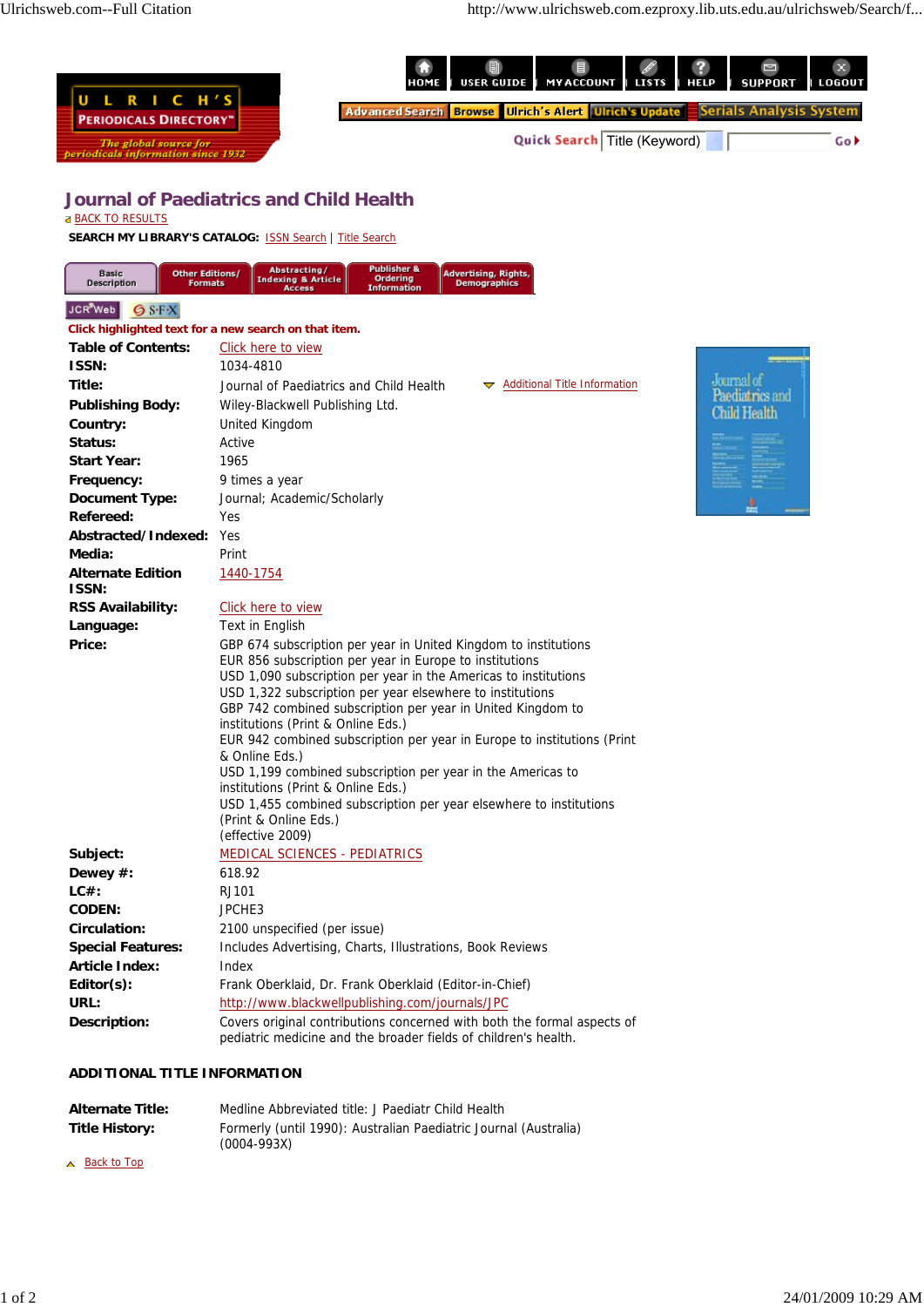# **Encounters between adolescents and general practice in Australia**

### Michael L Booth,<sup>1</sup> Stephanie Knox<sup>2</sup> and Melissa Kang<sup>3</sup>

<sup>1</sup>School of Public Health, <sup>2</sup>Family Medicine Research Centre and <sup>3</sup>Department of General Practice, University of Sydney, Sydney, Australia

**Aim:** To describe the nature of the encounters between adolescents and general practice in Australia.

**Methods:** Data collected by the Bettering the Evaluation and Care of Health programme from 1998–2004 were analysed. Data for 10–14-yearold and 15–19-year-old males and females were compared with data for 25–29-year-olds. The outcome measures included: number of encounters compared with other age groups, reasons for encounter, problems managed, treatments prescribed and referrals made for key problems and types of consultations.

**Results:** Adolescents have the lowest rate of encounter with general practice, compared with all other age groups. Respiratory, skin, musculoskeletal and unspecified (fever, injury, weakness) problems accounted for the great majority of reasons for encounter and problems managed. Management of mental health problems, preventive health care and health education were very infrequently managed problems. Standard surgery consultations were more common among adolescents than among young adults.

**Conclusions:** Adolescents have a relatively low rate of encounter with general practice and the problems managed are primarily physical ailments. There is great scope to improve delivery of preventive health care and to increase management of mental health problems.

**Key words:** adolescents; Australia; general practice; general practitioner; reason for encounter.

In Australia, general practice is the cornerstone of primary health care and young people nominate general practitioners (GPs) as the health provider of choice if they were to seek help.1,2 Although little has been published in Australia on the specific encounters between GPs and young people, there is evidence to justify concern about the utilisation of general practice by Australian young people. A summary of data on adolescent (12–18 years) consultations in general practice in Australia between 1999 and 2004 showed that adolescents made up only 4.0% of general practice encounters, but 9.7% of the population, suggesting that they were under-represented in general practice.3 Although this could reflect the fact that young people experience fewer health problems, an extensive needs analysis into access to primary health care by young people (aged 12–25 years) in New South Wales in 2002 suggested that young people experience several barriers to accessing care.<sup>1</sup> Thus, examining the reasons for which young people visit GPs and some of the outcomes of those encounters could provide valu-

#### **Key Points**

- 1 Adolescents have a relatively low rate of encounter with general practice, although it is not clear if the number of encounters is appropriate to their needs.
- 2 The problems managed are primarily physical ailments.
- 3 There is great scope to improve delivery of preventive health care and to increase management of mental health problems.

**Correspondence:** A/Prof Michael Booth, School of Public Health, Level 2, Medical Foundation Building K25, University of Sydney, NSW 2006, Australia. Fax: +61 2 9363 4907; email: michael[\\_booth@health.usyd.edu.au](mailto:booth@health.usyd.edu.au)

Accepted for publication 25 May 2008.

able information about young people's health as well as further insights into access to general practice.

The aim of this study was to explore in detail the reasons for which young people consult with GPs in Australia (reason for encounters; RFEs), the problems managed (PM), the prescription and referral rates for key health problems and the types of Medicare-paid surgery consultations. The data are presented primarily for 10–14-year-old and 15–19-year-old males and females, to explore consultations in the decade of life where the majority of individuals go through puberty and experimentation with health risk behaviour begins. This also coincides with the Royal Australian College of General Practitioners' guidelines for preventive activities that recommend that 14–19-year-olds be screened for psychosocial risk behaviours.<sup>4</sup> The data are compared with those for 25–29-year-olds, a young adult population whose behaviours are less likely to be influenced by the adolescent phase of life. The frequency of contact with general practice is also described for population groups across the life span.

#### **Methods**

The Bettering the Evaluation and Care of Health (BEACH) programme is a continuous study of general practice activity, commenced in 1998. The BEACH method is described in detail elsewhere.5

#### **Survey design**

The BEACH study employs a cluster sample survey design. The GP is the primary sampling unit, while the primary unit of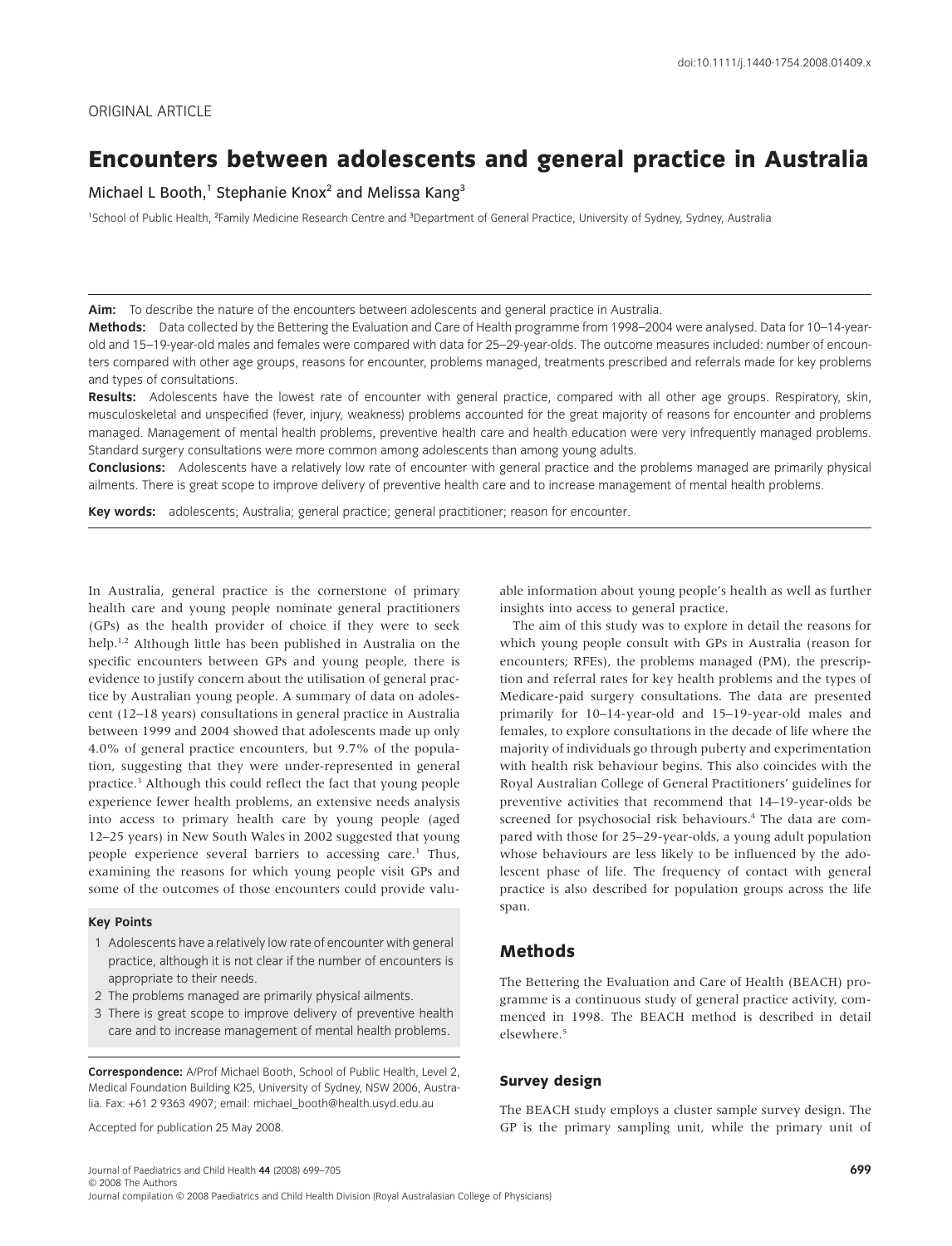inference is the patient encounter. A random sample of approximately 1000 GPs is drawn each year from the Health Insurance Commission's sampling frame of the population of GPs in Australia. Sampling is cross-sectional, but continuous across the year, with around 20 GPs participating in the study in any 1 week. Each GP completes details of 100 consecutive patient encounters, on structured forms at the time of the encounter. The analysis reported below is for 7 years of combined data from April 1998 to March 2005.

#### **Data elements**

A single page encounter form contains the following elements:

- Patient age and sex
- Whether English was the main language spoken at home
- Whether the patient holds an Australian health-care concession card
- The patient's RFE (up to three RFEs)
- The PM by the GP at the encounter (up to four problems per encounter)
- Treatments received for each problem, including medications, clinical treatments, procedures, referrals and orders for pathology and imaging tests.

RFEs and PMs were classified using the International Classification for Primary Care (ICPC-2).6

#### **Data selection and analysis**

The 30 most frequent PMs were identified separately for 10–14, 15–19 and 25–29-year-old males and females and all were included in the table. All RFEs with a frequency of  $\geq$  1.0 per 100 encounters are reported. RFEs and PMs are expressed as rates per 100 encounters. Rates of treatments received are expressed both as rates per 100 encounters and per 100 PMs.

### **Results**

#### **General practice encounter rates across population groups**

Table 1 shows the number of Australian males and females and the number of general practice encounters per person per year for each age group in 2001. The encounter rates were similar for 0–4, 5–9 and 10–14-year-olds, but were higher among females in every age group thereafter. Among both males and females, the two lowest encounter rates were in the 10–14 year and 15–19 year age groups.

#### **Problems managed**

Table 2 shows the 30 most frequently reported PMs for each ICPC chapter for males and females aged 10–14 years, 15–19 years and 25–29 years, separately.

#### **Differences between males and females**

There were very few differences between males and females in the PMs. Injuries and the treatment of asthma were more common among males than females, particularly among 10–14each age group in 2001

**Table 1** Number of Australian males and females in each age group

| Age group | Males      |                            | Females    |                            |  |  |
|-----------|------------|----------------------------|------------|----------------------------|--|--|
| (years)   | $\sqrt{n}$ | Encounters/<br>person/year | $\sqrt{n}$ | Encounters/<br>person/year |  |  |
| $0 - 4$   | 657 499    | 5.7                        | 624 858    | 5.3                        |  |  |
| $5 - 9$   | 693 790    | 2.7                        | 657 874    | 2.8                        |  |  |
| $10 - 14$ | 693 083    | 2.3                        | 660 094    | 2.3                        |  |  |
| $15 - 19$ | 690 668    | 2.3                        | 662 077    | 3.8                        |  |  |
| $20 - 24$ | 660 776    | 2.6                        | 641 636    | 4.8                        |  |  |
| $25 - 29$ | 700 910    | 2.6                        | 706 171    | 4.8                        |  |  |
| $30 - 39$ | 1468353    | 2.9                        | 1490466    | 4.7                        |  |  |
| $40 - 49$ | 1409491    | 3.4                        | 1428 360   | 4.9                        |  |  |
| $50 - 59$ | 1165428    | 4.4                        | 1144 148   | 6.0                        |  |  |
| $60 - 69$ | 749 572    | 6.4                        | 754 965    | 7.6                        |  |  |
| $70 - 79$ | 530 910    | 7.8                        | 626 826    | 9.0                        |  |  |
| $80+$     | 210 172    | 7.8                        | 385 113    | 10.8                       |  |  |

year-olds. Acne and upper respiratory tract infections (URTIs) were more commonly treated among 15–19-year-old boys compared with girls of the same age. The treatment of depression was more common among 15–19-year-old females than males.

#### **Differences between age groups**

*Males.* The treatment of asthma, several forms of respiratory tract problem (i.e. URTIs, tonsillitis, allergic rhinitis) and ear infections all declined steadily with increasing age among males. Not surprisingly, the treatment of acne peaked strongly among 15–19-year-olds. Although there was some decline in the treatment of physical injuries in the oldest age group, the magnitude of the change was not large and it was accompanied by an increase in the treatment of back problems. There were marked increases with age in the management of psychological problems (depression, anxiety, drug abuse and sleep disturbance) with the frequency of management of depression being 10 times greater among 25–29-year-old males compared with 10–14 year-old males.

*Females.* The frequency of management of asthma, several types of URTI and ear infections was similar to that of males. Also like males, the treatment of acne peaked in the 15–19 year-old age group. Like males, the frequency of treating physical injuries declined with increasing age, but the pattern of change was quite different. Among females, the frequency of treating injuries halved between the 10–14-year-old and 15–19-year-old age groups and was slightly lower among 25–29-year-olds. With regard to psychological problems, there was a substantial increase in the management of depression, of approximately the same magnitude that occurred among males. Although there were increases in the frequency of management of anxiety, drug abuse and sleep disturbance among females, the increases were smaller than among males. Managing problems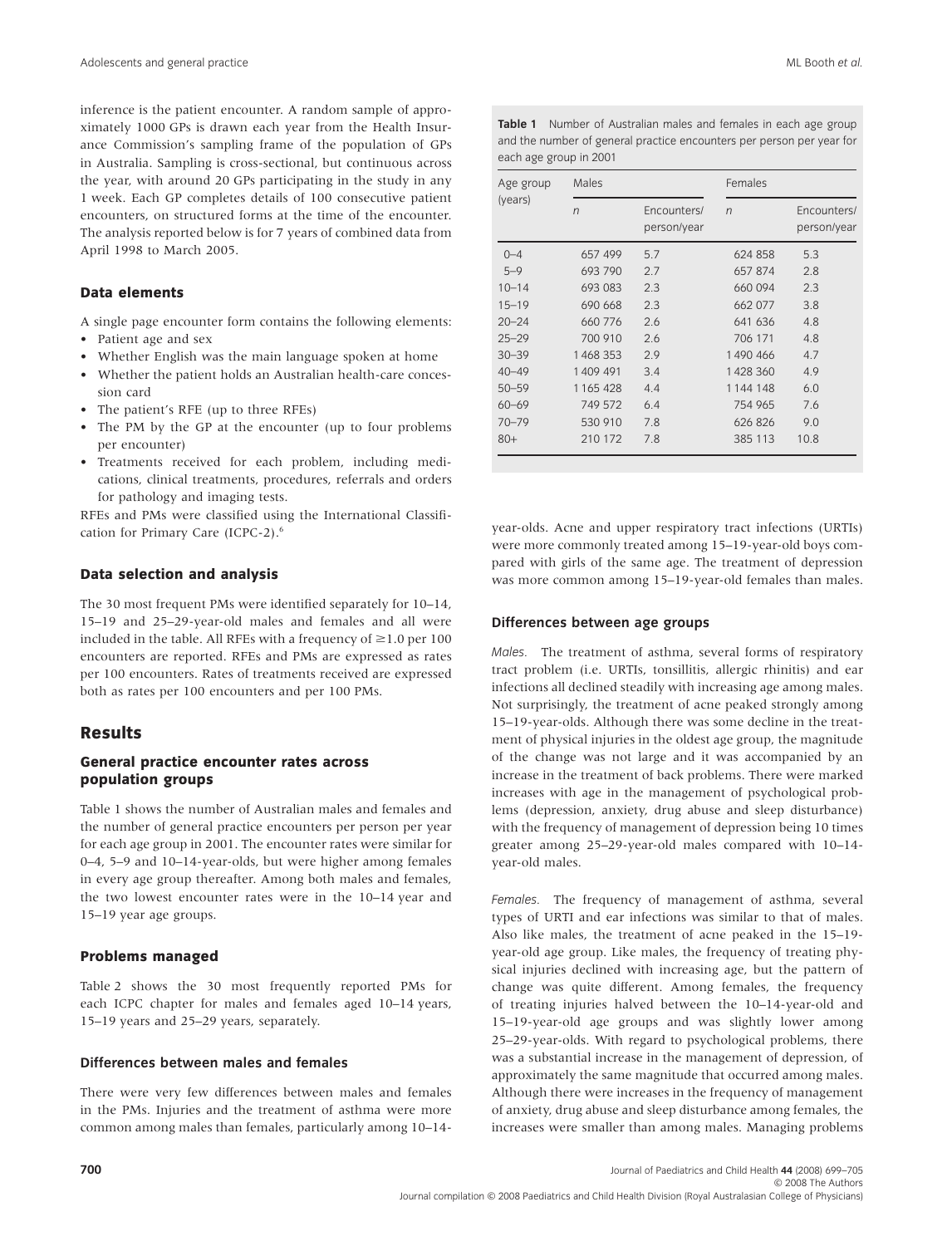|                                                 |              | 10-14-year-olds<br>15-19-year-olds |              |                | 25-29-year-olds          |                          |
|-------------------------------------------------|--------------|------------------------------------|--------------|----------------|--------------------------|--------------------------|
|                                                 | Males        | Females                            | Males        | Females        | Males                    | Females                  |
| Respiratory                                     |              |                                    |              |                |                          |                          |
| Problem managed                                 | 34.6         | 34.1                               | 29.8         | 26.1           | 20.7                     | 17.5                     |
| URTI (acute)                                    | 12.3         | 13.2                               | 10.7         | 8.9            | 7.1                      | 6.5                      |
| Asthma                                          | 7.3          | 5.4                                | 4.3          | 3.4            | 2.5                      | 2.2                      |
| Tonsillitis                                     | 3.7          | 4.7                                | 3.6          | 4.0            | 1.7                      | 1.3                      |
| Acute bronchitis/bronchiolitis                  | 3.1          | 2.8                                | 3.3          | 2.8            | 2.4                      | 1.8                      |
| Allergic rhinitis                               | 1.8          | 1.3                                | 1.2          | 1.0            | 1.1                      | 0.8                      |
| Sinusitis                                       | 1.5<br>0.8   | 1.8<br>0.9                         | 1.8<br>0.7   | 2.0<br>0.8     | 1.8<br>0.7               | 1.9<br>$^\star$          |
| Respiratory infection (other)<br>Influenza      | 0.6          | 0.6                                | 1.0          | 0.5            | 0.9                      | 0.5                      |
| Reason for encounter                            | 38.2         | 37.8                               | 33.2         | 28.2           | $\equiv$                 |                          |
| Cough                                           | 11.2         | 10.0                               | 7.9          | 6.2            | $\qquad \qquad -$        | $\overline{\phantom{0}}$ |
| Throat symptom/complaint                        | 10.0         | 12.2                               | 9.8          | 9.1            | $\qquad \qquad -$        | $\qquad \qquad -$        |
| Upper respiratory infection, acute              | 3.6          | 3.7                                | 3.7          | 3.2            | $\qquad \qquad -$        | $\qquad \qquad -$        |
| Asthma                                          | 2.9          | 2.3                                | 1.8          | 1.5            | $\overline{\phantom{0}}$ |                          |
| Skin                                            |              |                                    |              |                |                          |                          |
| Problem managed                                 | 26.0         | 24.8                               | 28.2         | 18.8           | 20.4                     | 12.6                     |
| Warts                                           | 3.2          | 3.6                                | 2.1          | 1.7            | 1.1                      | 0.6                      |
| Dermatitis                                      | 2.0          | 2.5                                | 1.8          | 2.1            | 2.0                      | 1.8                      |
| Acne                                            | 1.7          | 2.1                                | 5.0          | 3.7<br>$\star$ | 0.5<br>$^\star$          | 0.9<br>$^{\star}$        |
| Ingrowing nail                                  | 1.3          | 0.9                                | 1.1          |                |                          |                          |
| Naevus/mole                                     | 1.2<br>1.1   | 1.1<br>0.9                         | 1.1<br>1.2   | 1.1<br>0.5     | 0.9<br>1.2               | 0.9<br>0.5               |
| Dermatophytosis<br>Skin infection (post-trauma) | 1.1          | 1.0                                | 1.2          | 0.7            | 1.0                      | $^{\star}$               |
| Impetigo                                        | 0.9          | 0.9                                | $\star$      | $\star$        | $^\star$                 | $\star$                  |
| Infected finger/toe                             | 0.8          | 0.5                                | 0.7          | $\star$        | $\star$                  | $\star$                  |
| Boil/carbuncle                                  | 0.6          | 0.7                                | 0.9          | 0.6            | 0.9                      | 0.5                      |
| Reason for encounter                            |              |                                    |              |                |                          |                          |
| Rash                                            | 22.3         | 22.5                               | 24.3         | 17.4           |                          |                          |
| Warts                                           | 4.0          | 4.7                                | 3.4          | 3.4            | $\overline{\phantom{0}}$ |                          |
| Laceration/cut                                  | 2.8          | 3.1                                | 1.8          | 1.5            | $\qquad \qquad -$        | $\equiv$                 |
| Acne                                            | 1.7          | 0.7                                | 1.7          | $\star$        |                          |                          |
| Swelling                                        | 1.4          | 1.7                                | 3.7          | 2.8            |                          |                          |
| Skin complaint                                  | 1.2          | $^\star$                           | 1.8          | 1.0            | $\overline{\phantom{0}}$ |                          |
| Musculoskeletal                                 |              |                                    |              |                |                          |                          |
| Problem managed<br>Physical injuries            | 15.3<br>17.3 | 12.9<br>12.3                       | 17.2<br>18.8 | 8.6<br>7.0     | 19.5<br>16.0             | 8.6<br>5.4               |
| Osteochondrosis                                 | 0.8          | $^\star$                           | $^\star$     | $\star$        | $^\star$                 | $\star$                  |
| Back complaint                                  | 0.7          | 0.7                                | 1.3          | 1.1            | 3.4                      | 1.6                      |
| Bursitis/tendonitis/synovitis                   | 0.7          | 0.6                                | 0.7          | 0.5            | 0.9                      | 0.5                      |
| Reason for encounter                            |              |                                    |              |                |                          |                          |
| Injury musculoskeletal NOS                      | 18.2         | 15.3                               | 19.9         | 10.0           | $\qquad \qquad -$        | -                        |
| Foot and toe complaint                          | 2.6          | 1.7                                | 2.5          | 0.7            | $\qquad \qquad -$        | $\qquad \qquad -$        |
| Knee complaint                                  | 2.5          | 2.2                                | 1.7          | 0.9            |                          |                          |
| Back complaint                                  | 2.1          | 1.8                                | 1.9          | 0.9            | $\equiv$                 | $\equiv$                 |
| Hand/finger complaint                           | 1.2          | 1.4                                | 2.7          | 1.9            | $\overline{\phantom{0}}$ |                          |
| General/unspecified                             |              |                                    |              |                |                          |                          |
| Problem managed                                 | 12.0         | 12.5                               | 13.7         | 14.6           | 15.5                     | 13.1                     |
| Viral disease NOS                               | 2.7<br>0.8   | 2.7                                | 2.3<br>0.5   | 2.1            | 2.0<br>$^\star$          | 1.5<br>$^{\star}$        |
| Allergy NOS<br>Infectious mononucleosis         | 0.3          | 0.6<br>0.5                         | 1.0          | 0.5<br>0.9     | $^\star$                 | $^{\star}$               |
| Weakness/tiredness                              | 0.4          | 0.6                                | 0.7          | 1.3            | 0.8                      | 1.1                      |
| Adverse medical agent                           | $^\star$     | $^\star$                           | $^\star$     | 0.9            | $^\star$                 | 0.8                      |
| Reason for encounter                            | 20.5         | 20.2                               | 24.5         | 23.8           | $\equiv$                 | $\overline{\phantom{0}}$ |
| Fever                                           | 3.4          | 3.7                                | 2.6          | 1.7            | $\qquad \qquad -$        | -                        |
| Trauma/injury, NOS                              | 1.9          | 1.3                                | 1.6          | 0.8            |                          |                          |
| Weakness/tiredness general                      | 1.1          | 1.2                                | 1.8          | 2.7            | $\equiv$                 |                          |
| Chest pain NOS                                  | 0.8          | 0.7                                | 1.1          | 0.7            | $\overline{\phantom{0}}$ |                          |
| Digestive                                       |              |                                    |              |                |                          |                          |
| Problem managed                                 | 8.6          | 8.8                                | 8.2          | 8.5            | 10.6                     | 8.8                      |
| Gastroenteritis                                 | 1.3          | 1.1                                | 1.8          | 1.4            | 2.3                      | 1.3                      |
| Abdominal pain                                  | 1.0          | 1.1                                | 0.5          | 1.1            | 0.5                      | 0.9                      |
| gastrological infections                        | 0.8          | 0.7                                | 0.8          | 0.7            | 0.8                      | 0.7                      |
| oesophageal diseases                            | $^\star$     | $^\star$                           | 0.4          | $^\star$       | 0.9                      | 0.6                      |
| Reason for encounter                            | 11.1         | 11.8                               | 10.9         | 12.1           |                          |                          |
| Abdominal pain<br>Vomiting                      | 3.0<br>1.8   | 3.7<br>1.6                         | 2.1<br>1.9   | 3.3<br>2.0     | $\qquad \qquad -$        |                          |
| Diarrhoea                                       | 1.2          | 0.9                                | 2.0          | 1.4            | $\overline{\phantom{0}}$ | $=$                      |
|                                                 |              |                                    |              |                |                          |                          |

# **Table 2** Rates per 100 encounters (problem managed and reason for encounter) for males and females aged 10–14, 15–19 and 25–29 years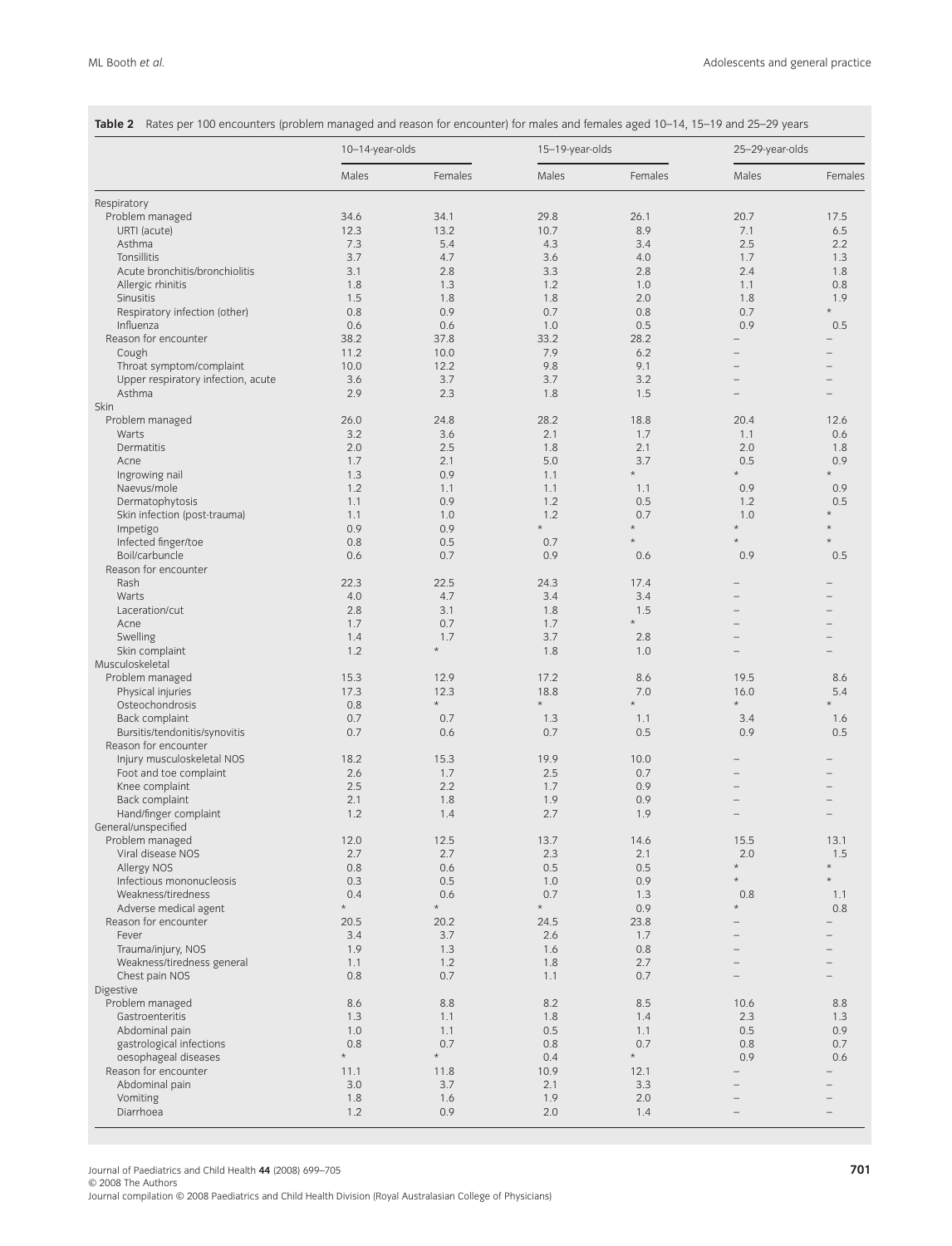#### **Table 2** Continued

|                                                   | 10-14-year-olds          |                | 15-19-year-olds          |            | 25-29-year-olds                        |                          |
|---------------------------------------------------|--------------------------|----------------|--------------------------|------------|----------------------------------------|--------------------------|
|                                                   | Males                    | Females        | Males                    | Females    | Males                                  | Females                  |
| Ear                                               |                          |                |                          |            |                                        |                          |
| Problem managed                                   | 6.6                      | 7.5            | 4.0                      | 3.0        | 3.4                                    | 2.4                      |
| Acute otitis media                                | 2.9                      | 3.2            | 1.3                      | 1.1        | 0.8                                    | 0.6                      |
| Otitis externa                                    | 2.1                      | 2.3            | 1.0                      | 0.7        | 0.9                                    | 0.6                      |
| Reason for encounter                              | 7.3                      | 8.4            | 4.3                      | 3.5        | $\overline{\phantom{0}}$               |                          |
| Pain, ear/earache                                 | 4.8                      | 5.8            | 2.2                      | 2.1        | $\overline{\phantom{0}}$               |                          |
| Neurological                                      |                          |                |                          |            |                                        |                          |
| Problem managed<br>Migraine                       | 3.3<br>0.7               | 3.3<br>0.7     | 3.2<br>0.6               | 3.4<br>0.8 | 4.2<br>0.7                             | 3.7<br>1.2               |
| Reason for encounter                              | 5.6                      | 5.7            | 5.9                      | 5.8        | $\qquad \qquad -$                      | $\overline{\phantom{0}}$ |
| Headache                                          | 3.2                      | 3.4            | 3.1                      | 3.1        | $\overline{\phantom{0}}$               | $\overline{\phantom{0}}$ |
| Psychological                                     |                          |                |                          |            |                                        |                          |
| Problem managed                                   | 3.5                      | 2.6            | 7.4                      | 8.1        | 16.7                                   | 11.3                     |
| Hyperkinetic disorder                             | 1.2                      | $\star$        | 0.6                      | $\star$    | $^\star$                               | $\star$                  |
| Depression                                        | 0.4                      | 0.7            | 1.7                      | 3.5        | 4.2                                    | 4.8                      |
| Drug abuse                                        | $^\star$                 | $^\star$       | 1.1                      | 0.6        | 3.1                                    | 0.9                      |
| Anxiety                                           | 0.4                      | 0.5            | 0.8                      | 1.0        | 2.2                                    | 1.7                      |
| Reason for encounter                              | 2.8                      | 1.9            | 5.4                      | 6.1        | $\overline{\phantom{0}}$               | —                        |
| Depression                                        | $^\star$                 | $^\star$       | 1.0                      | 2.0        | $\qquad \qquad -$                      |                          |
| Eye                                               |                          |                |                          |            |                                        |                          |
| Problem managed                                   | 2.8                      | 2.7            | 4.0                      | 1.6        | 2.4                                    | 1.3                      |
| Conjunctivitis                                    | 1.1                      | 1.0            | 0.8                      | 0.6        | 0.7                                    | $\star$                  |
| Reason for encounter                              | 3.3                      | 3.2            | 2.8                      | 1.9        | $\overline{\phantom{0}}$               | $\overline{\phantom{0}}$ |
| Pain, eye                                         | 0.9                      | 0.8            | 0.6                      | 0.5        | $\overline{\phantom{0}}$               | $\overline{\phantom{0}}$ |
| Genital system<br>Problem managed                 | 1.5                      | 3.5            | 1.5                      | 11.3       | 2.9                                    | 15.6                     |
| Menstrual problems                                | $\overline{\phantom{0}}$ | 1.6            | $\overline{\phantom{0}}$ | 3.9        | $\equiv$                               | 2.7                      |
| Genital check-up                                  | $\star$                  | $^\star$       | $^\star$                 | 1.8        | $^\star$                               | 5.2                      |
| Reason for encounter                              | 1.5                      | 3.2            | 1.6                      | 11.0       | -                                      | $\overline{\phantom{0}}$ |
| Menstrual problems                                | $\overline{\phantom{0}}$ | 1.5            | $\overline{\phantom{0}}$ | 4.0        | $\qquad \qquad -$                      | -                        |
| Female genital check-up                           |                          | $^\star$       | $\qquad \qquad -$        | 1.9        |                                        | -                        |
| Urology                                           |                          |                |                          |            |                                        |                          |
| Problem managed                                   | 1.1                      | 2.0            | 0.8                      | 3.1        | 1.2                                    | 3.0                      |
| UTI                                               | 0.3                      | 1.3            | $^\star$                 | 2.5        | $^\star$                               | 2.4                      |
| Reason for encounter                              | 0.8                      | 1.6            | 0.6                      | 2.8        |                                        | $=$                      |
| UTI                                               | $\star$                  | $\star$        | $\star$                  | 0.7        | $-$                                    | $\overline{\phantom{m}}$ |
| Dysuria/painful urination                         | $^\star$                 | 0.4            | $\star$                  | 1.1        |                                        | -                        |
| Urinary frequency/urgency                         | $\star$                  | $\star$        | $\star$                  | 0.6        |                                        |                          |
| Pregnancy and family planning                     | $\star$                  |                | $\star$                  |            |                                        |                          |
| Problem managed                                   |                          | 0.9<br>$\star$ |                          | 17.1       | 0.1                                    | 28.1                     |
| Oral contraception<br>Contraception other         |                          | $^{\star}$     |                          | 6.7<br>3.7 | $\qquad \qquad -$<br>$\qquad \qquad -$ | 5.9<br>4.1               |
| Pregnancy                                         |                          | $\star$        |                          | 2.5        |                                        | 5.9                      |
| Pre/post-natal check-up                           |                          | $\star$        |                          | 2.1        |                                        | 7.5                      |
| Reason for encounter                              | $\star$                  | 0.8            | 0.01                     | 15.4       |                                        |                          |
| Oral contraception                                |                          | $\star$        | $\overline{\phantom{0}}$ | 4.7        | $\overline{\phantom{0}}$               |                          |
| Contraception, other                              | $\star$                  | $\star$        | $\star$                  | 2.7        | $\qquad \qquad -$                      | $\overline{\phantom{0}}$ |
| Pregnancy                                         |                          | $\star$        |                          | 1.4        | $\qquad \qquad -$                      |                          |
| Pre/post-natal check-up                           |                          |                |                          | 2.5        | $\qquad \qquad -$                      |                          |
| Observation/health education/                     | $\star$                  | $\star$        | $^\star$                 | 1.0        | $\overline{\phantom{0}}$               | $\equiv$                 |
| advice/diet pregnancy                             |                          |                |                          |            |                                        |                          |
| Cross chapters                                    |                          |                |                          |            |                                        |                          |
| Problem managed                                   |                          |                |                          |            |                                        |                          |
| Preventive (immunisation and vaccination)         | 5.5                      | 5.8            | 3.4                      | 3.7        | 3.1                                    | 2.2                      |
| General check-up                                  | 0.8                      | 0.5            | 1.8                      | 0.9        | 2.8                                    | 1.2                      |
| Prescription (all)                                | 0.7                      | 0.6            | 0.8                      | 1.0        | 1.0                                    | 1.1                      |
| Reason for encounter                              |                          |                |                          |            | $\overline{\phantom{0}}$               |                          |
| Preventive immunisation, vaccination, medications | 5.3                      | 5.5            | 3.3                      | 3.5        | $=$                                    |                          |
| Prescription all<br>Test results                  | 2.8<br>1.5               | 2.2<br>2.0     | 3.6<br>2.3               | 4.1<br>3.6 | $\overline{\phantom{m}}$               | $\overline{\phantom{0}}$ |
| General check-up                                  | 1.3                      | 1.0            | 2.2                      | 1.4        |                                        |                          |
|                                                   |                          |                |                          |            |                                        |                          |

\*Not within the most frequent 60 reasons for encounter. NOS, not otherwise specified; URTI, upper respiratory tract infection; UTI, urinary tract infection; –, Not applicable.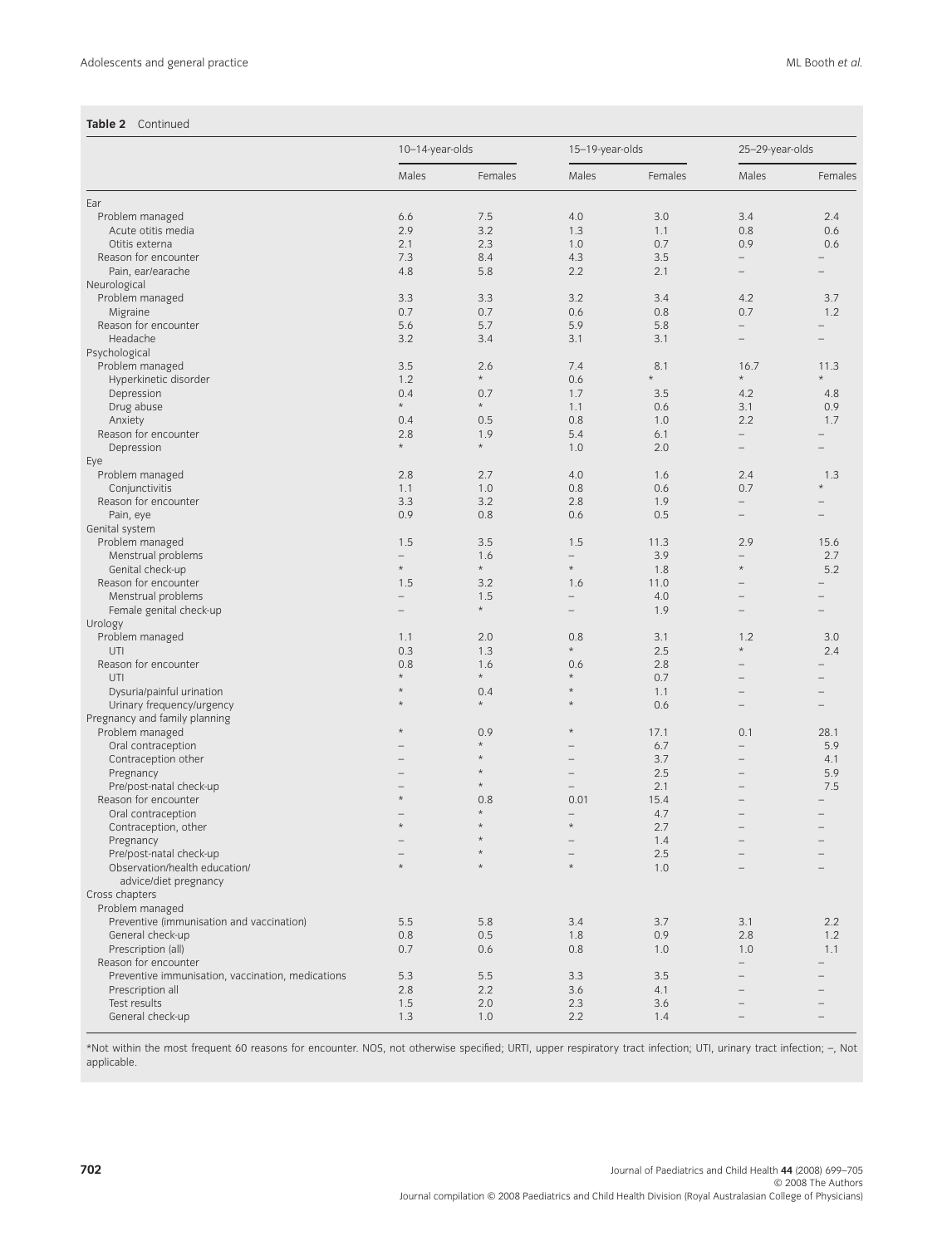Table 3 The number of occasions on which a treatment is prescribed per 100 encounters on which a specified problem is managed, for males and females in each age group, separately

|                                        | Number of times (95% CI) treatment is administered/100 encounters on which problem is specified |                  |                  |                                                                    |                                   |                   |  |
|----------------------------------------|-------------------------------------------------------------------------------------------------|------------------|------------------|--------------------------------------------------------------------|-----------------------------------|-------------------|--|
|                                        | $10-14$ years                                                                                   |                  | $15-19$ years    |                                                                    | $25 - 29$ years                   |                   |  |
|                                        | Males                                                                                           | <b>Females</b>   | Males            | <b>Females</b>                                                     | Males                             | <b>Females</b>    |  |
| Antibiotics for URTI/acute bronchitis  | 44.8 (42.0-47.60)                                                                               | 42.1 (39.6–44.7) | 51.8 (49.1–54.4) |                                                                    | 50.0 (47.7-52.3) 51.7 (48.8-54.6) | 46.6 (44.3-48.8)  |  |
| Antidepressants for depression/anxiety | $21.6(12.1 - 31.1)$                                                                             | 26.8 (18.3–35.3) | 44.1 (38.0–50.2) |                                                                    | 45.1 (41.6-48.6) 47.3 (43.7-50.8) | 49.5 (47.0-52.0)  |  |
| Bronchodilators for asthma             | 24.5 (20.9-28.1)                                                                                |                  |                  | 20.8 (17.1-24.5) 27.3 (22.7-32.0) 24.3 (20.6-28.0)                 | 27.2 (22.0–32.3)                  | 22.1 (18.5-25.7)  |  |
| Preventive inhalers for asthma         | $23.7(20.2 - 27.1)$                                                                             | 19.7 (16.0–23.3) | 21.8 (18.0–25.7) | 20.4 (17.1–23.7)                                                   | 20.8 (16.3–25.3)                  | 19.5 (16.2-22.8)  |  |
| Referrals for psychological problems   | 32.2 (26.9-37.6)                                                                                |                  |                  | 22.8 (17.7-27.9) 16.4 (13.8-19.0) 13.5 (11.7-15.3) 10.1 (8.7-11.5) |                                   | $9.3(8.2 - 10.4)$ |  |

CI, confidence interval; URTI, upper respiratory tract infection.

of the genital system was rare among 10–14-year-old girls, but the frequency was greater among 15–19-year-olds and 25–29-year-olds.

#### **Comparisons between PMs and RFEs**

Among 10–14-year-old males and females and 15–19-year-old males, the respiratory, skin, musculoskeletal and general/ unspecified chapters accounted for 85–90% of all RFEs. Among 15–19-year-old females, these four chapters only accounted for 68% of RFEs with the genital system and pregnancy and family planning accounting for 11% and 17%, respectively. Overall, the frequency of PMs and RFEs were very consistent within each ICPC Chapter.

#### **Key prescriptions and referrals**

Table 3 shows the number of management activities per 100 specified PMs. For example, 44.8 antibiotics were prescribed for every 100 URTI PMs at encounters with 10–14-year-old males. URTI/acute bronchitis was treated with antibiotics for approximately 40–50 per 100 PMs and was slightly higher among males. Depression/anxiety was managed with medication for 20–25% of PMs among the youngest males and females, rising to 45–50% among the older adolescents and young adults. The prescription rates were only slightly higher among females. The rates of prescribing bronchodilators for asthma were 25–27% for males and 21–24% for females, with little difference between the three age groups. Similarly, preventive inhalers were prescribed for 21%–24% of PMs for males and 20%–22% for females. Referrals for psychological problems were higher among males than females for the two age groups of adolescents, but were similar among young adults. Although referral rates declined markedly among both males and females, the decline was steeper among males.

#### **Types of surgery consultation**

Table 4 shows the types of Medicare-paid direct surgery consults per 100 encounters. The frequency of short and prolonged consults was consistent across age and sex. However, the frequency **Table 4** Types of Medicare-paid direct surgery consults per 100 encounters for males and females in each age group, separately

|                   | $10-14$ years |                                           | $15-19$ years |      | $25 - 29$ years |      |
|-------------------|---------------|-------------------------------------------|---------------|------|-----------------|------|
|                   |               | Males Females Males Females Males Females |               |      |                 |      |
| Short surgery     | 1.8           | 1.8                                       | 1.4           | 12   | 1.0             | 1.0  |
| Standard surgery  | 86.9          | 87.6                                      | 81.1          | 80.9 | 74.7            | 73.4 |
| Long surgery      | 4.3           | 4.4                                       | 6.4           | 9.6  | 8.8             | 11.9 |
| Prolonged surgery | 0.5           | 0.4                                       | 0.6           | 0.9  | 1.0             | 1.0  |
| Other             | 1.6           | 1.3                                       | 1.6           | 23   | 17              | 5.8  |

of standard surgery consults declined with increasing age and the frequency of long surgery consults increased with age, particularly among females. The frequency of 'other' surgery consults also increased with increasing age among females, but not males.

### **Discussion**

This study found that adolescents have the lowest attendance rates at general practice of all population groups. The three most plausible explanations for this observation are that: (i) adolescents are less likely to seek help than other population groups; (ii) they have fewer health problems than other population groups; and (iii) or, they have their health needs met through other services. It is also possible that adolescents experience physical barriers to gaining access to general practice, such as waiting times to get an appointment, availability of a 'suitable' GP (such as same-gender), cost and hours of operation. On the first hypothesis, there is consistent evidence that adolescents often avoid consulting a GP when they have a health concern, the main reasons being fears about confidentiality breaches, embarrassment and self-consciousness, and inadequate knowledge of the range of services commonly available through general practice.<sup>1</sup> Physical barriers, while an issue, particularly for adolescents in rural settings, are the least common reason for not seeking help.<sup>1,7</sup>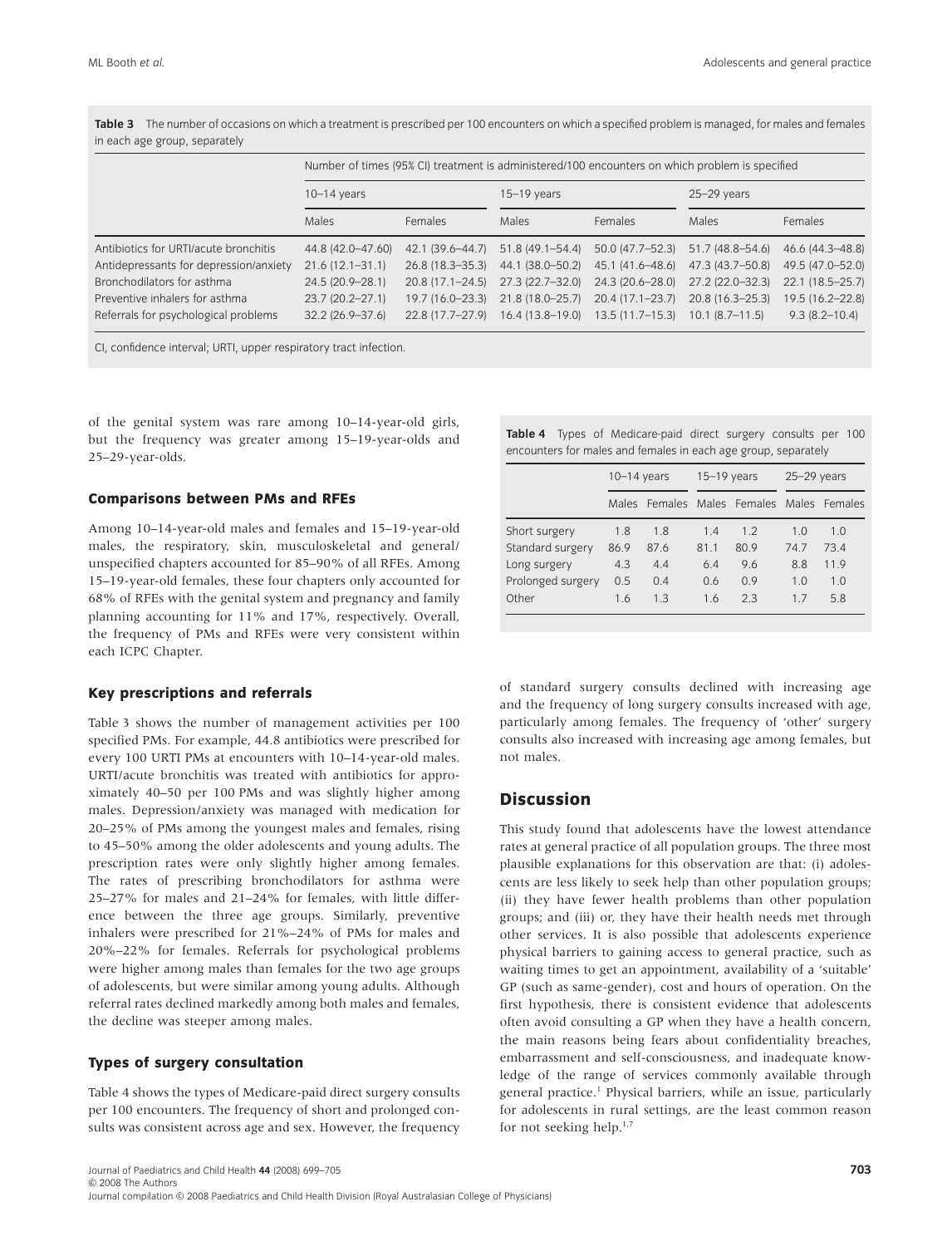Alternatively, it may be that adolescents have fewer health problems than other population groups. This hypothesis is supported by the observation that the encounter rates among 20–29-year-olds and 30–39-year-olds are only slightly higher than those of adolescents. Compared with adolescents, those in their 20s only have one more general practice encounter every 3 years and those in their 30s only have one more encounter every 2 years. If adolescents were constrained from consulting with a GP, one might expect a larger increase in the encounter rates between the teenage years and the 20s, as young adults overcome the self-consciousness typically associated with adolescence and described by Elkind as the 'imaginary audience'.8 However, this does not occur.

Another possibility is that adolescents have their health needs met elsewhere (e.g. family planning services).<sup>2</sup> However, young people state that they would be most likely to go to the GP if they were to seek health care from a professional service, $1$  so this explanation seems less likely.

The encounter rate was substantially higher among 15–19 year-old girls compared with 5–19-year-old boys. There were approximately 927 000 more person encounters among females of which approximately 80% were accounted for by urology, genital system, and pregnancy and family planning RFEs. That is, discounting urological and reproductive health issues, females have only a marginally higher rate of encounter with GPs.

The great majority of RFEs and PMs were biomedical in nature, whereas data from other sources show unequivocally that Australian adolescents experience other threats to their well-being. For example, Sawyer *et al.* reported that 12–15% of 12–17-yearolds experience mental health problems and 8–16% have mental health disorders.<sup>9</sup> Clearly, only a very small proportion of these mental health problems are being addressed through general practice. It is difficult to determine if mental health problems are not being managed at all, or are simply not being managed through general practice. There are several reasons why adolescents may not seek help with mental health problems through general practice. First, they may see a GP as a manager of only physical ailments. Alternatively, they may wish to seek help from a GP for mental health problems, but be too embarrassed to do so.

Another emerging issue is overweight and obesity. A recent survey has shown that approximately 25% of young Australians are overweight or obese and that the prevalence continues to rise,10 but obesity barely registered among PMs or RFEs in our data. On balance, it would appear that the general practice encounter rates among adolescents are low because they are generally healthy and because there are probably health issues for which they do not seek help.

The rates of PMs and RFEs for preventive care and health education (data not shown) were extremely low. The Royal Australian College of General Practitioners publishes guidelines for preventive health care that address this issue for adolescent patients.<sup>11</sup>

An interesting finding is that standard consultations were more common among adolescents compared with 25–29-yearolds. There could be several reasons for the difference, including communication difficulties, being concerned about opening a 'can of worms' and having to deal with parents as well as adolescents. GPs have consistently cited 'lack of time' as a major barrier to providing optimal care to adolescents.<sup>2</sup> It may be that GPs are trying to facilitate communication with adolescents, but are not succeeding, or it may also be that many GPs do not have sufficient confidence or feel that there are too many barriers to managing many of the health issues that concern adolescents.<sup>12</sup>

In view of the fact that the majority of cases of URTI among adolescents and adults are viral, the prescription rate appears to be somewhat high (>40%). The rate of antibiotic prescribing for URTI for all patient encounters is declining, falling from 42 per 100 URTI in 1998 to 33.1 in 2001.5 Declining rates of antibiotic prescribing for URTI has been achieved in many countries and has been attributed to factors such as ongoing physician education<sup>13,14</sup> as well as community educational campaigns.<sup>14</sup> Antibiotic prescription for acute bronchitis, however, remains high in Australia, despite guidelines to the contrary.15 These results suggest either that antibiotic prescribing for URTI is somewhat higher for older adolescents and young adults than for the rest of the population or that acute bronchitis is being treated with antibiotics frequently, or both. GPs might feel that it is more practical to issue a prescription (that they may recommend filling only if symptoms get worse) to an adolescent, because they are aware that adolescents consult infrequently and may not return for follow up. However, this does not explain the high prescribing rates in the 25–29-year-age group. Further exploration of the nature of and communication within these consultations, the most common RFE, would be useful.

The rate of prescription of antidepressants is more difficult to interpret given the complexity of depression as a health problem. Current guidelines recommend cognitive behaviour therapy as the first line of treatment for mild to moderate depression among adolescents,16 but GPs cite inadequate support from mental health professionals as a major barrier to working effectively with adolescent mental health problems.<sup>2</sup> It is possible, therefore, that GPs are resorting to second line treatment (antidepressants) or that they are using them as adjuvants to CBT and other psychological therapies.

It is possible that some of the details particularly pertinent to adolescent health were concealed because of the way we summarised the data. Adolescent health problems are very often multifactorial and psychosocial in nature and because we (unavoidably) summarised the data by ICPC chapter, some of the detail may have been lost.

That there appears to be several health problems for which adolescents do not seek help provokes two responses. First, it is important to continue efforts to enhance adolescents' access to general practice by making it available and affordable, by allaying their concerns about confidentiality, facilitating open communication and increasing their awareness of the full range of services available through general practice. Second, it is important that data on the health of adolescents continue to be collected from different sources (e.g. epidemiological surveys) in order to develop a comprehensive understanding and to identify health problems for which help is not being sought.

Overall, the rates for PMs and RFEs were very similar within each ICPC Chapter. This suggests that either clinicians are not probing for issues that may be of concern to adolescents, but which they have difficulty raising themselves, or that they are probing unsuccessfully. It is accepted wisdom that, foradolescent patients particularly, it is important to explore beyond thepresenting complaint. Over the past two decades, efforts to improve